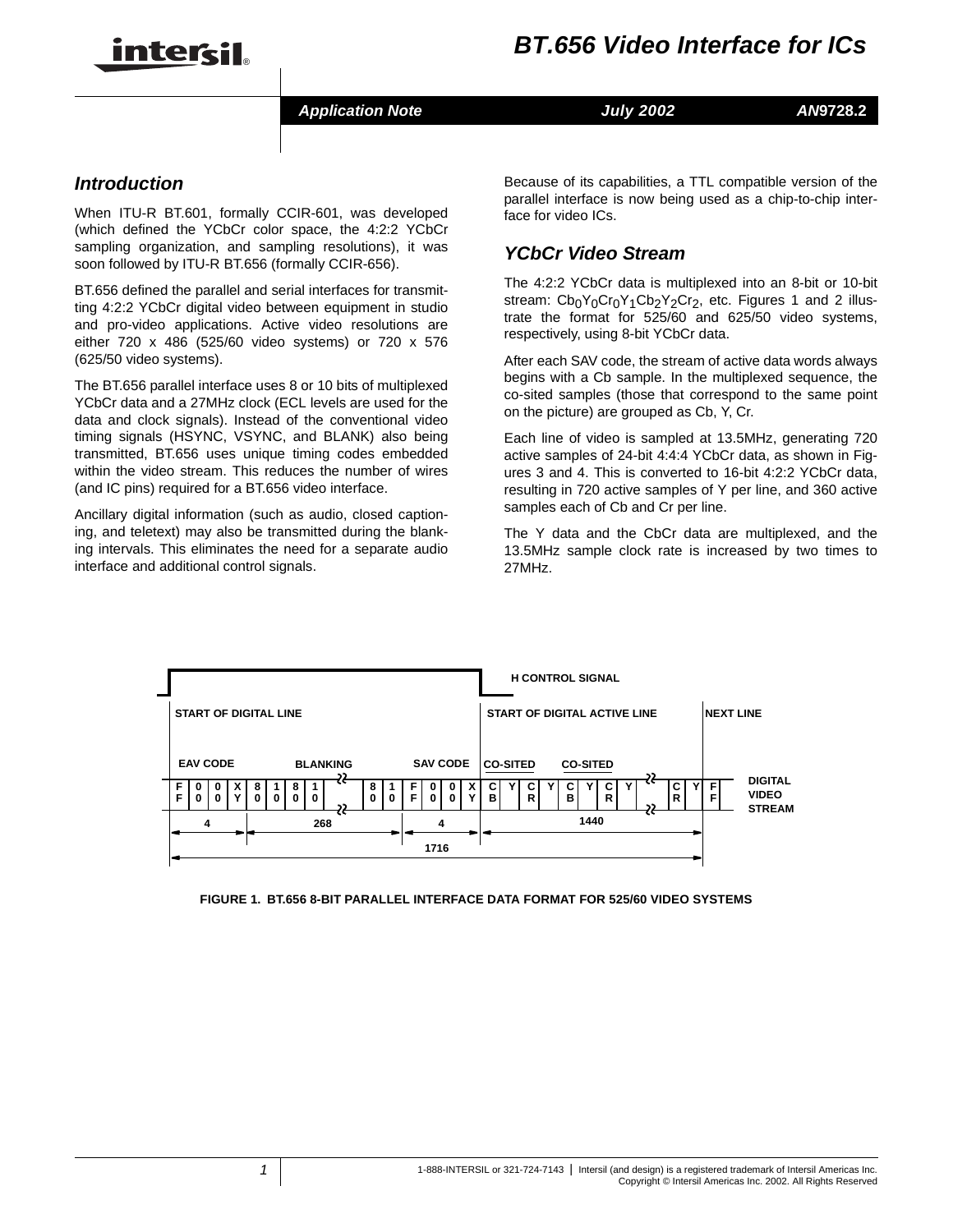

FIGURE 2. BT.656 8-BIT PARALLEL INTERFACE DATA FORMAT FOR 625/50 VIDEO SYSTEMS



FIGURE 3. BT.656 HORIZONTAL TIMING RELATIONSHIP FOR 525/60 VIDEO SYSTEMS

## **SAV and EAV Timing Codes**

SAV (start of active video) and EAV (end of active video) codes are embedded within the YCbCr video stream. They eliminate the need for the HSYNC, VSYNC, and BLANK timing signals normally used in a video system. The EAV and SAV sequences are shown in Table 1.

The XY status word, which also indicates whether it is an SAV or EAV sequence, is defined as:

 $F = 0$  for field 1;  $F = 1$  for field 2  $V = 1$  during vertical blanking  $H = 0$  at SAV,  $H = 1$  at EAV  $P3-P0 =$  protection bits  $P3 = V \oplus H$  $P2 = F \oplus H$  $P1 = F \oplus V$  $PO = F \oplus V \oplus H$ 

where  $\oplus$  represents the exclusive-OR function. These protection bits enable single-bit errors to be detected and cor-

FIGURE 4. BT.656 HORIZONTAL TIMING RELATIONSHIP FOR 625/50 VIDEO SYSTEMS

rected (and some multiple bit errors detected) at the receiver. Although they should always be generated in video IC interconnect applications, they are usually ignored by the receiving IC.

BT.656 uses the BT.601 - defined vertical blanking intervals, as shown in Figures 5 and 6. However, note that active resolutions other than 720 x 486 and 720 x 576 may be supported (effectively cropping the image) by adjusting where the EAV and SAV codes and vertical blanking intervals occur.

## **Square Pixel Variation**

A variation using square pixels has been developed, although not endorsed by the BT.656 standard. Instead of a 27MHz clock, a 24.54MHz clock is used for 525/60 video systems (640 x 480 active resolution), and a 29.5MHz clock is used for 625/50 video systems (768 x 576 active resolution).

Figures 7 and 8 illustrate the data format, Figures 9 and 10 illustrate the horizontal timing relationships, and Figures 11 and 12 show the vertical blanking intervals.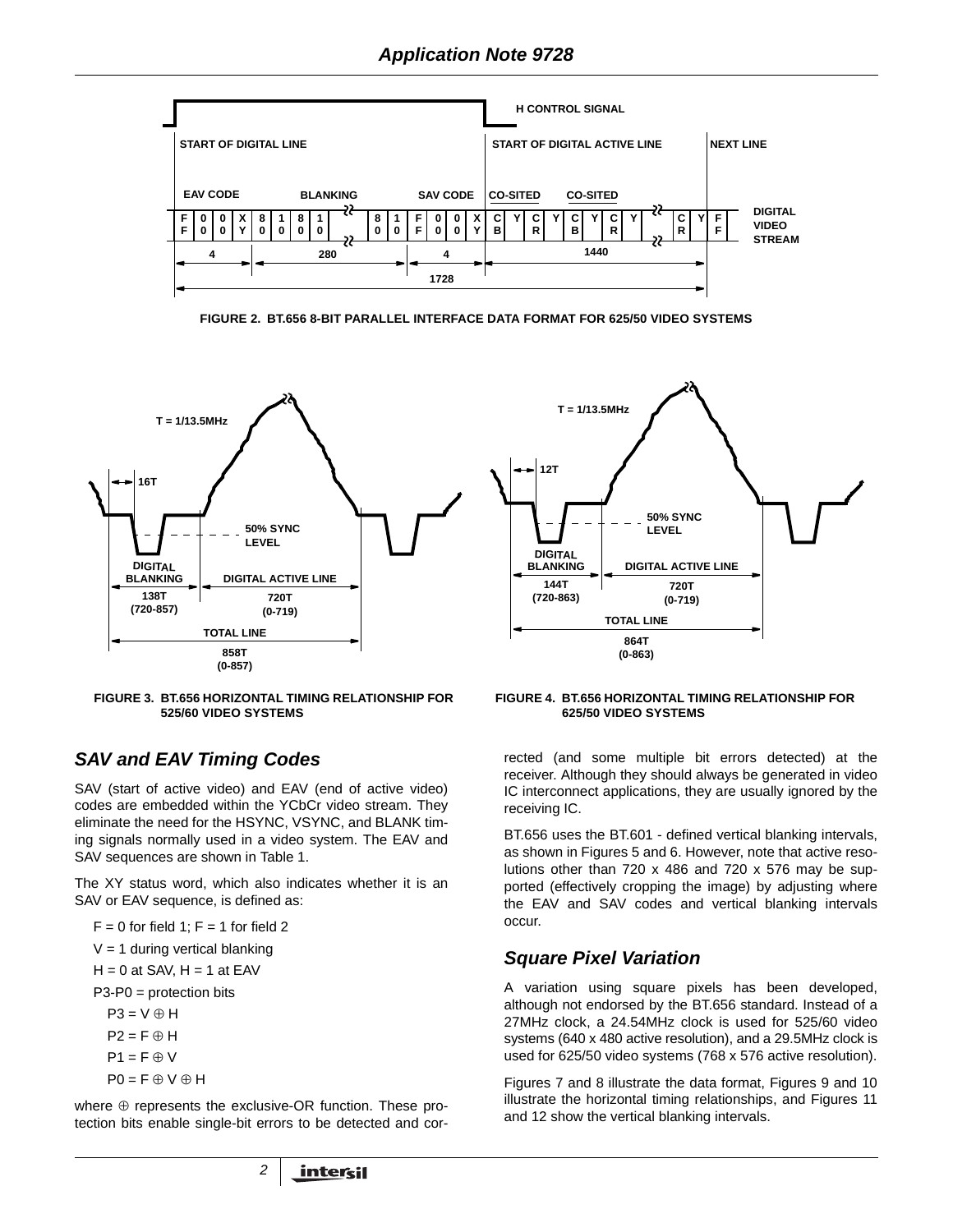|  |  |  |  |  | <b>TABLE 1. BT.656 EAV AND SAV SEQUENCE</b> |
|--|--|--|--|--|---------------------------------------------|
|--|--|--|--|--|---------------------------------------------|

|                    |                         | <b>10-BIT DATA</b> |          |    |                |                |                |                |                |             |
|--------------------|-------------------------|--------------------|----------|----|----------------|----------------|----------------|----------------|----------------|-------------|
|                    | D <sub>9</sub><br>(MSB) | D8                 | D7       | D6 | D <sub>5</sub> | D4             | D3             | D <sub>2</sub> | D <sub>1</sub> | D0          |
| Preamble           |                         |                    | ٠        |    |                |                | и              |                |                |             |
|                    | 0                       | 0                  | 0        | 0  | 0              | 0              | $\Omega$       | 0              | 0              | $\mathbf 0$ |
|                    | $\Omega$                | $\Omega$           | $\Omega$ | 0  | $\Omega$       | $\Omega$       | $\Omega$       | 0              | $\Omega$       | $\Omega$    |
| <b>Status Word</b> |                         | F                  | V        | H  | P <sub>3</sub> | P <sub>2</sub> | P <sub>1</sub> | P <sub>0</sub> | 0              | 0           |



| <b>LINE</b><br><b>NUMBER</b> | F | v | н<br>(EAV) | н<br>(SAV) |
|------------------------------|---|---|------------|------------|
| $1 - 3$                      |   |   |            |            |
| $4 - 20$                     | 0 |   |            |            |
| 21-263                       | 0 | 0 |            |            |
| 264-265                      | ი |   |            |            |
| 266-282                      |   |   |            |            |
| 283-525                      |   | 0 |            |            |

FIGURE 5. TYPICAL BT.656 VERTICAL BLANKING INTERVALS FOR 525/60 VIDEO SYSTEMS



| <b>LINE</b><br><b>NUMBER</b> | F | v | н<br>(EAV) | н<br>(SAV) |
|------------------------------|---|---|------------|------------|
| $1 - 22$                     | ი |   |            |            |
| 23-310                       | ი | 0 |            |            |
| 311-312                      | 0 |   |            |            |
| 313-335                      |   |   |            |            |
| 336-623                      |   | 0 |            |            |
| 624-625                      |   |   |            |            |

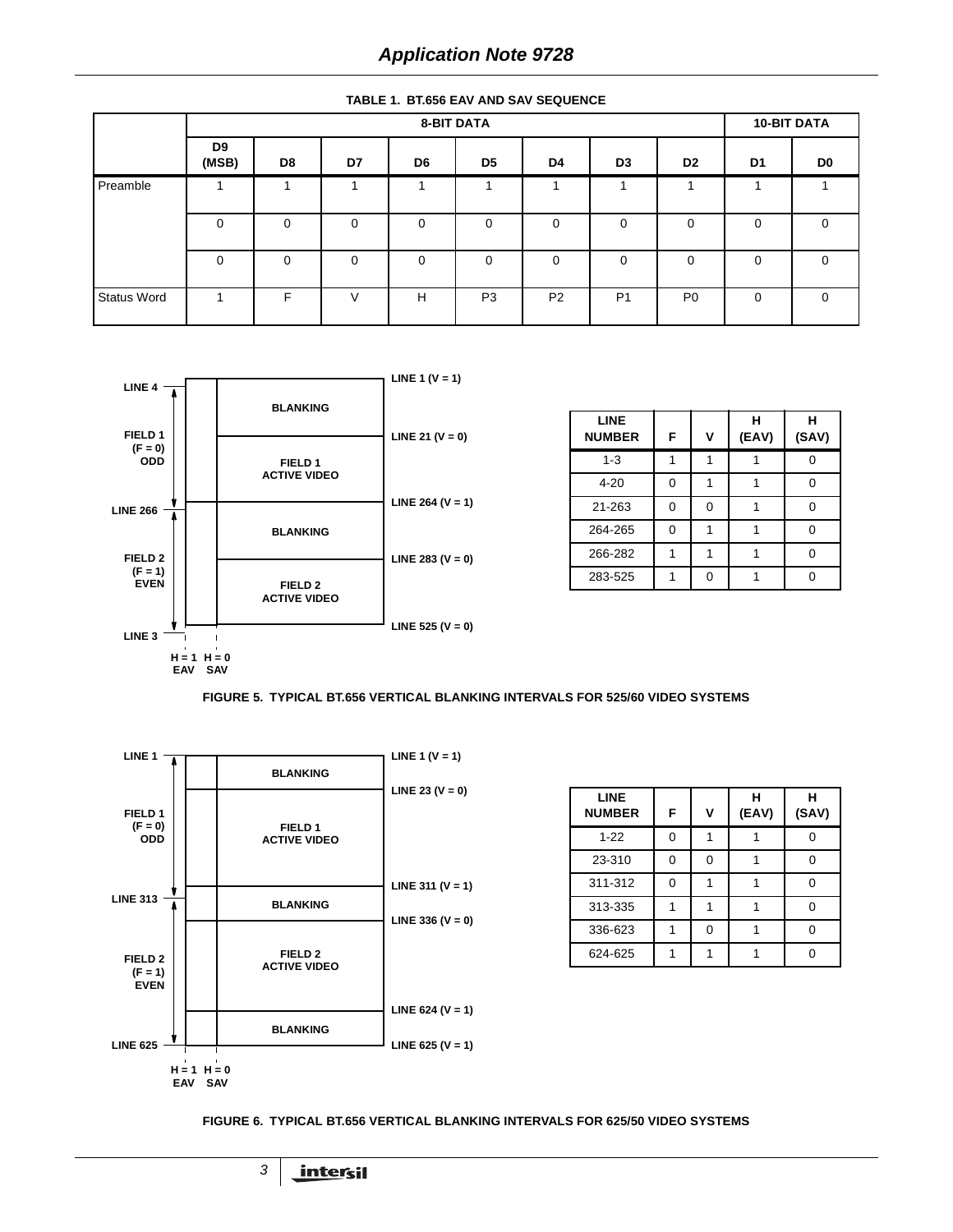

FIGURE 7. 8-BIT DATA FORMAT FOR SQUARE PIXEL 525/60 VIDEO SYSTEMS



FIGURE 8. 8-BIT DATA FORMAT FOR SQUARE PIXEL 625/50 VIDEO SYSTEMS







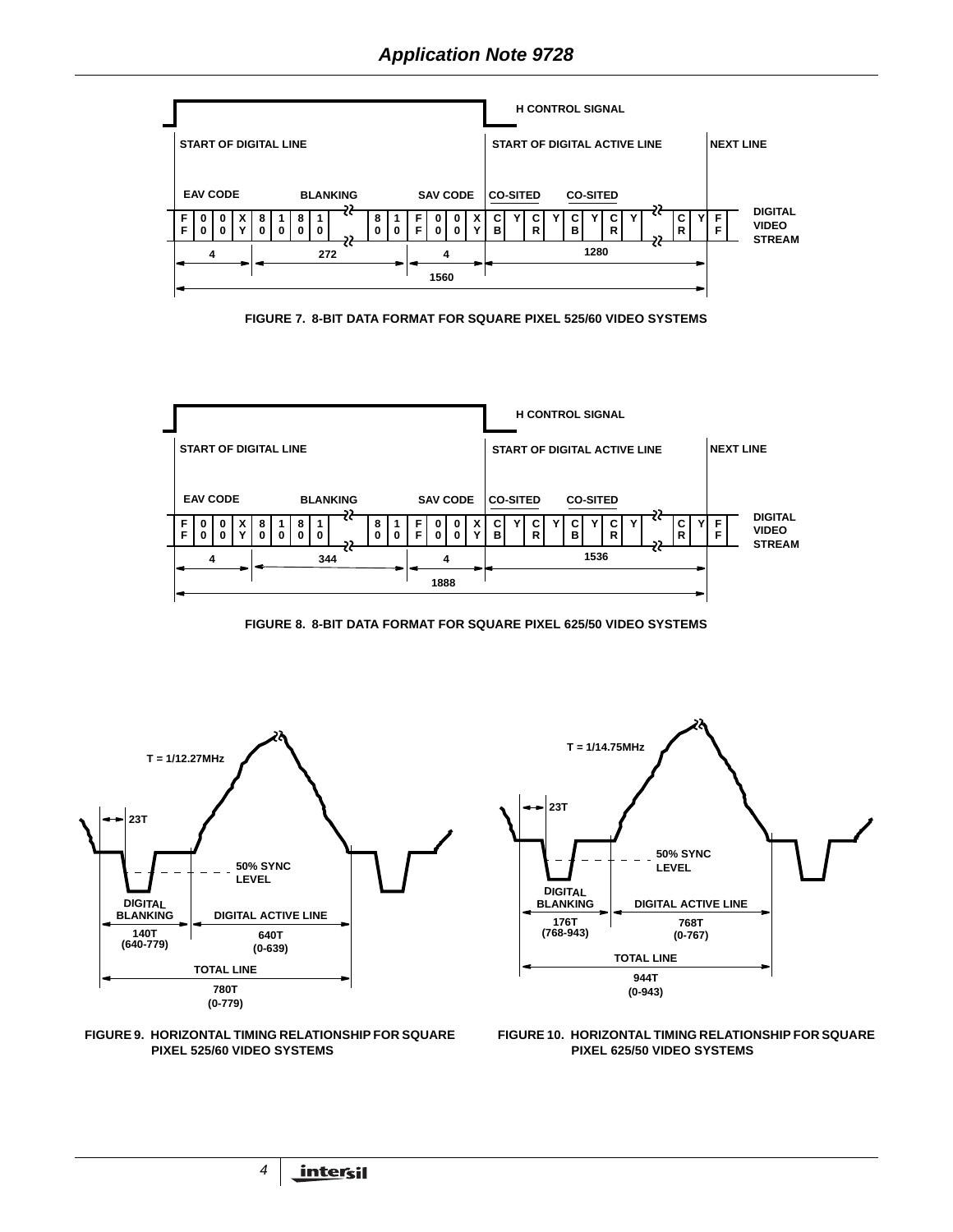

| <b>LINE</b><br><b>NUMBER</b> | F | V | н<br>(EAV) | н<br>(SAV) |
|------------------------------|---|---|------------|------------|
| $1 - 3$                      |   |   |            |            |
| $4 - 22$                     | ი |   |            |            |
| 23-262                       | 0 | 0 |            |            |
| 263-265                      | 0 |   |            |            |
| 266-285                      |   |   |            |            |
| 286-525                      |   |   |            |            |

FIGURE 11. TYPICAL VERTICAL BLANKING INTERVALS FOR SQUARE PIXEL 525/60 VIDEO SYSTEMS



| <b>LINE</b><br><b>NUMBER</b> | F | ν | н<br>(EAV) | н<br>(SAV) |
|------------------------------|---|---|------------|------------|
| $1 - 22$                     | ŋ |   |            |            |
| 23-310                       |   | U |            |            |
| 311-312                      | ∩ |   |            |            |
| 313-335                      |   |   |            |            |
| 336-623                      |   | U |            |            |
| 624-625                      |   |   |            |            |



## **Ancillary Data**

Ancillary data packets are used to transmit information such as digital audio, captioning information, and teletext data. BT.656 discusses ancillary data only in very general terms; the SMPTE 291M standard goes into much more detail.

On scan lines containing active video data, ancillary data may be transmitted in the time between the EAV sequence and SAV sequence (horizontal blanking). On blanked scan lines during the vertical blanking intervals, ancillary data may be transmitted at any time.

There are two types of ancillary data formats, as shown in Tables 2 and 3. In general, Type 1 (an older format) uses a single data ID word to indicate the type of ancillary data, Type 2 (a newer format) uses two words for the data ID.

#### Data ID (DID)

The Data ID word indicates the type of data being sent. The assignment of most of the Data ID values is controlled by the ITU and SMPTE to ensure equipment compatibility. A few ID values are available for user applications that don't require registration. Video ICs for the PC multimedia market use these user-application ID codes to avoid contention with professional video equipment.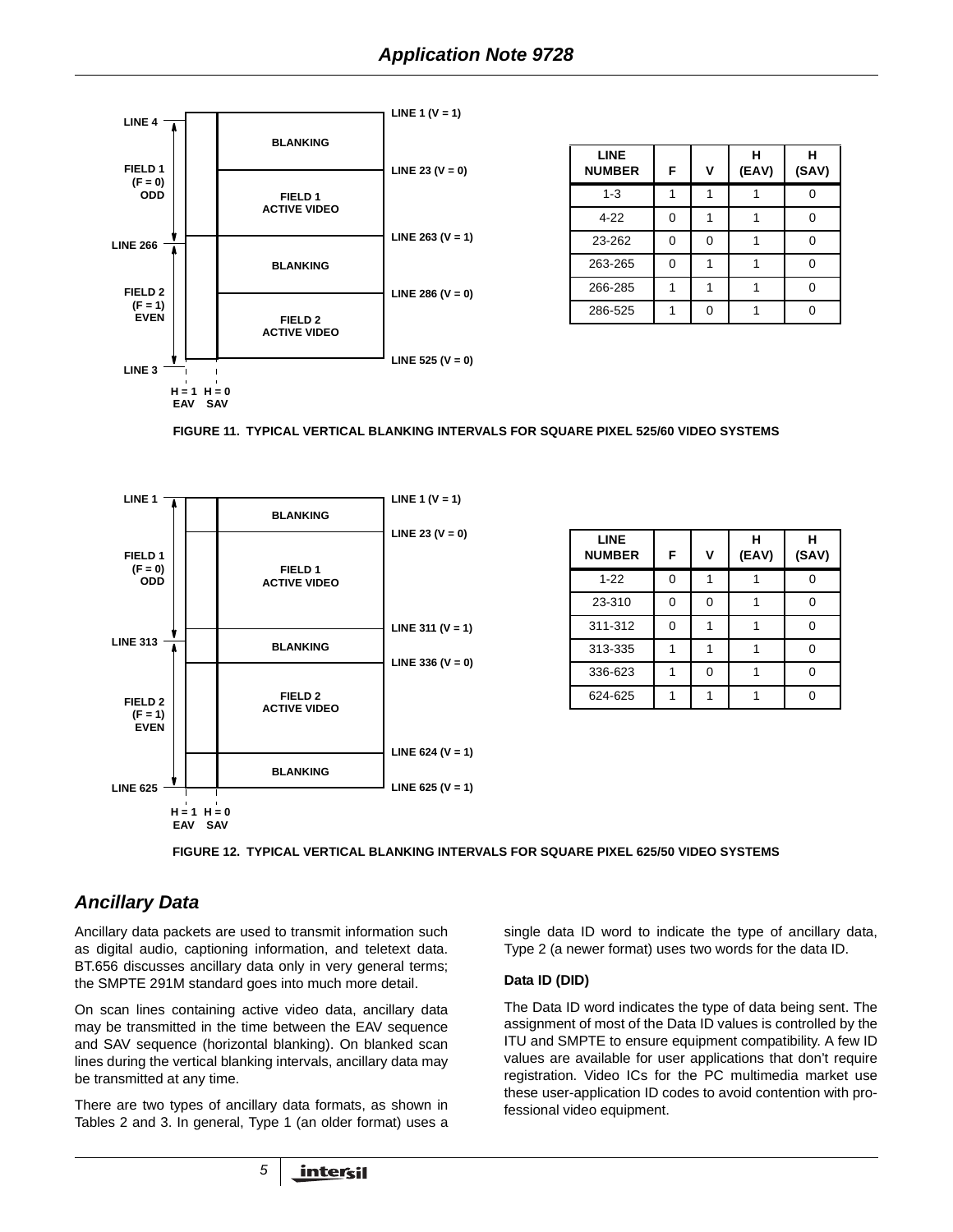#### **TABLE 2. TYPE 1 ANCILLARY DATA PACKET FORMAT**

|                   | <b>8-BIT DATA</b> |                |                                 |                |                                                                                             |                |                                 |                |             | <b>10-BIT DATA</b> |
|-------------------|-------------------|----------------|---------------------------------|----------------|---------------------------------------------------------------------------------------------|----------------|---------------------------------|----------------|-------------|--------------------|
|                   | <b>D9 (MSB)</b>   | D <sub>8</sub> | D7                              | D <sub>6</sub> | D <sub>5</sub>                                                                              | D <sub>4</sub> | D <sub>3</sub>                  | D <sub>2</sub> | D1          | D <sub>0</sub>     |
| Preamble          | 0                 | 0              | 0                               | $\mathbf 0$    | $\mathbf 0$                                                                                 | 0              | 0                               | 0              | $\mathbf 0$ | $\mathbf 0$        |
|                   | 1                 | 1              | 1                               | 1              | 1                                                                                           | 1              | 1                               | 1              | 1           | 1                  |
|                   | 1                 | 1              | 1                               | 1              | 1                                                                                           | 1              | $\mathbf{1}$                    | 1              | 1           | $\mathbf{1}$       |
| Data ID           | PAR               | PAR            | Value of 0000 0000 to 1111 1111 |                |                                                                                             |                |                                 |                |             |                    |
| Data Block Number | PAR               | PAR            | Value of 0000 0000 to 1111 1111 |                |                                                                                             |                |                                 |                |             |                    |
| Data Word Count   | <b>PAR</b>        | PAR            |                                 |                |                                                                                             |                | Value of 0000 0000 to 1111 1111 |                |             |                    |
| User Data Word 0  |                   |                |                                 |                | Value of 00 0000 0100 to 11 1111 1011                                                       |                |                                 |                |             |                    |
| ÷                 |                   | ÷              |                                 |                |                                                                                             |                |                                 |                |             |                    |
| User Data Word N  |                   |                |                                 |                | Value of 00 0000 0100 to 11 1111 1011                                                       |                |                                 |                |             |                    |
| Check Sum         | PAR               |                |                                 |                | Sum of D0-D8 of data ID through last user data word. Preset to all zeros; carry is ignored. |                |                                 |                |             |                    |

NOTES:

1. PAR = even parity for  $D0-D7$ .

2.  $\overline{D8}$  = inverted value of D8 bit.

3. 8-bit data is transferred using the D2–D9 bits

|                  |                 |                |                                 | <b>8-BIT DATA</b>                                                                           |                                       |                |                |                |             | <b>10-BIT DATA</b> |  |
|------------------|-----------------|----------------|---------------------------------|---------------------------------------------------------------------------------------------|---------------------------------------|----------------|----------------|----------------|-------------|--------------------|--|
|                  | <b>D9 (MSB)</b> | D <sub>8</sub> | D7                              | D6                                                                                          | D <sub>5</sub>                        | D <sub>4</sub> | D <sub>3</sub> | D <sub>2</sub> | D1          | D <sub>0</sub>     |  |
| Preamble         | 0               | $\Omega$       | 0                               | 0                                                                                           | $\mathbf 0$                           | $\mathbf 0$    | 0              | 0              | $\mathbf 0$ | 0                  |  |
|                  | $\mathbf{1}$    | 1              | $\mathbf{1}$                    | 1                                                                                           | 1                                     | 1              | 1              | $\mathbf{1}$   | 1           | 1                  |  |
|                  | 1               | 1              | 1                               | 1                                                                                           | $\mathbf{1}$                          | 1              | 1              | $\mathbf{1}$   | 1           | 1                  |  |
| Data ID          | PAR             | <b>PAR</b>     | Value of 0000 0000 to 1111 1111 |                                                                                             |                                       |                |                |                |             |                    |  |
| Secondary ID     | <b>PAR</b>      | PAR            |                                 | Value of 0000 0000 to 1111 1111                                                             |                                       |                |                |                |             |                    |  |
| Data Word Count  | <b>PAR</b>      | PAR            |                                 | Value of 0000 0000 to 1111 1111                                                             |                                       |                |                |                |             |                    |  |
| User Data Word 0 |                 |                |                                 |                                                                                             | Value of 00 0000 0100 to 11 1111 1011 |                |                |                |             |                    |  |
| ÷                |                 |                |                                 |                                                                                             | ÷                                     |                |                |                |             |                    |  |
| User Data Word N |                 |                |                                 |                                                                                             | Value of 00 0000 0100 to 11 1111 1011 |                |                |                |             |                    |  |
| Check Sum        | PAR             |                |                                 | Sum of D0-D8 of data ID through last user data word. Preset to all zeros; carry is ignored. |                                       |                |                |                |             |                    |  |
|                  |                 |                |                                 |                                                                                             |                                       |                |                |                |             |                    |  |

**TABLE 3. TYPE 2 ANCILLARY DATA PACKET FORMAT** 

NOTES:

4. PAR = even parity for D0–D7.

5. 8-bit data is transferred using the D2-D9 bits.